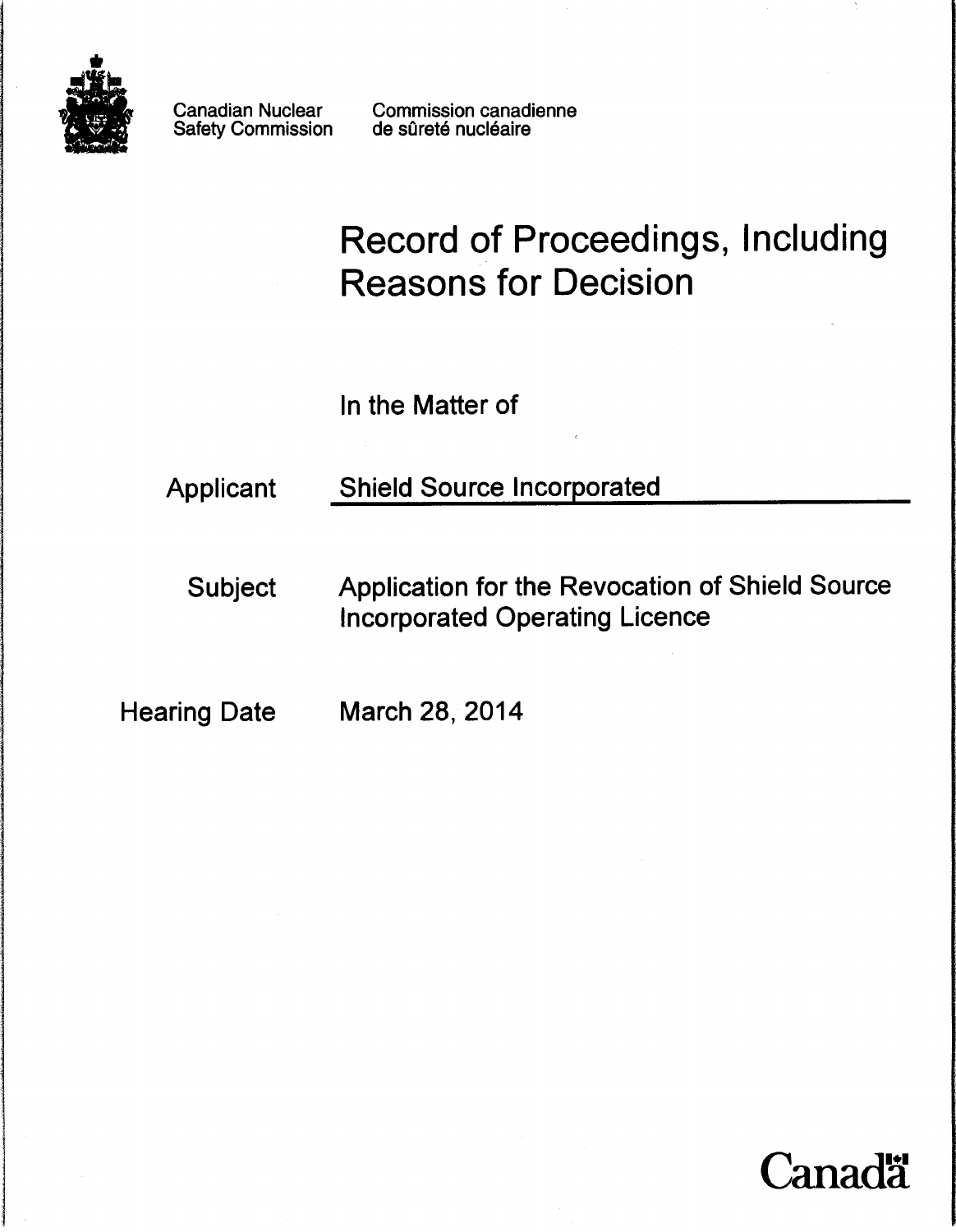### **RECORD OF PROCEEDINGS**

| Applicant:                                | Shield Source Incorporated                                                               |
|-------------------------------------------|------------------------------------------------------------------------------------------|
| Address/Location:                         | 925 Airport Road, Unit 211C, Cavan Monaghan, Ontario                                     |
| Purpose:                                  | Application for the Revocation of Shield Source<br><b>Incorporated Operating Licence</b> |
| Application received:                     | March 21, 2014                                                                           |
| Date of hearing:                          | March 28, 2014                                                                           |
| Location:                                 | <b>Canadian Nuclear Safety Commission (CNSC)</b><br>280 Slater St., Ottawa, Ontario      |
| Members present:                          | M. Binder, Chair                                                                         |
| Secretary:<br><b>Recording Secretary:</b> | M. Leblanc<br>S. Dimitrijevic / S. Gingras                                               |

**Licence:** Replaced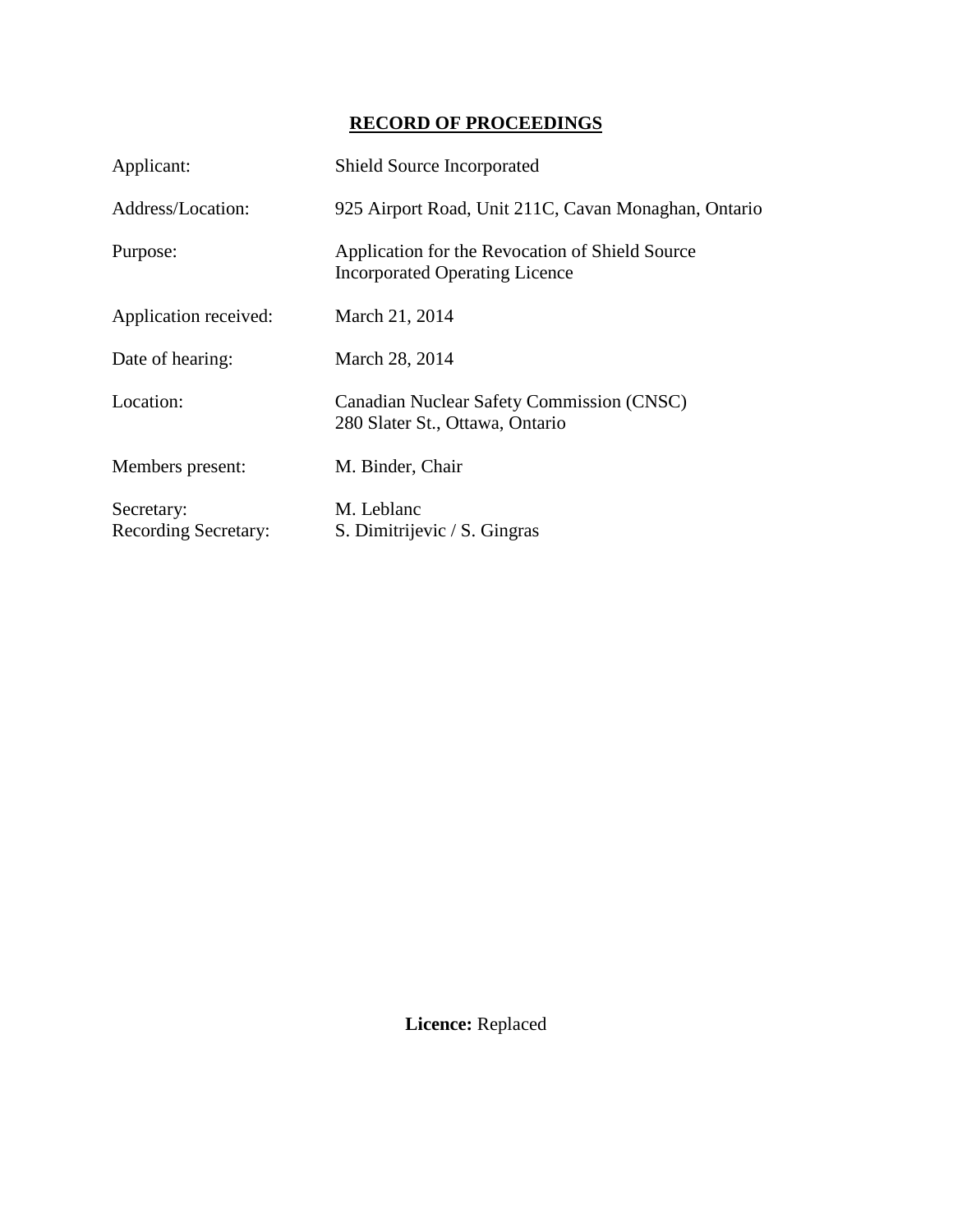#### **Table of Contents**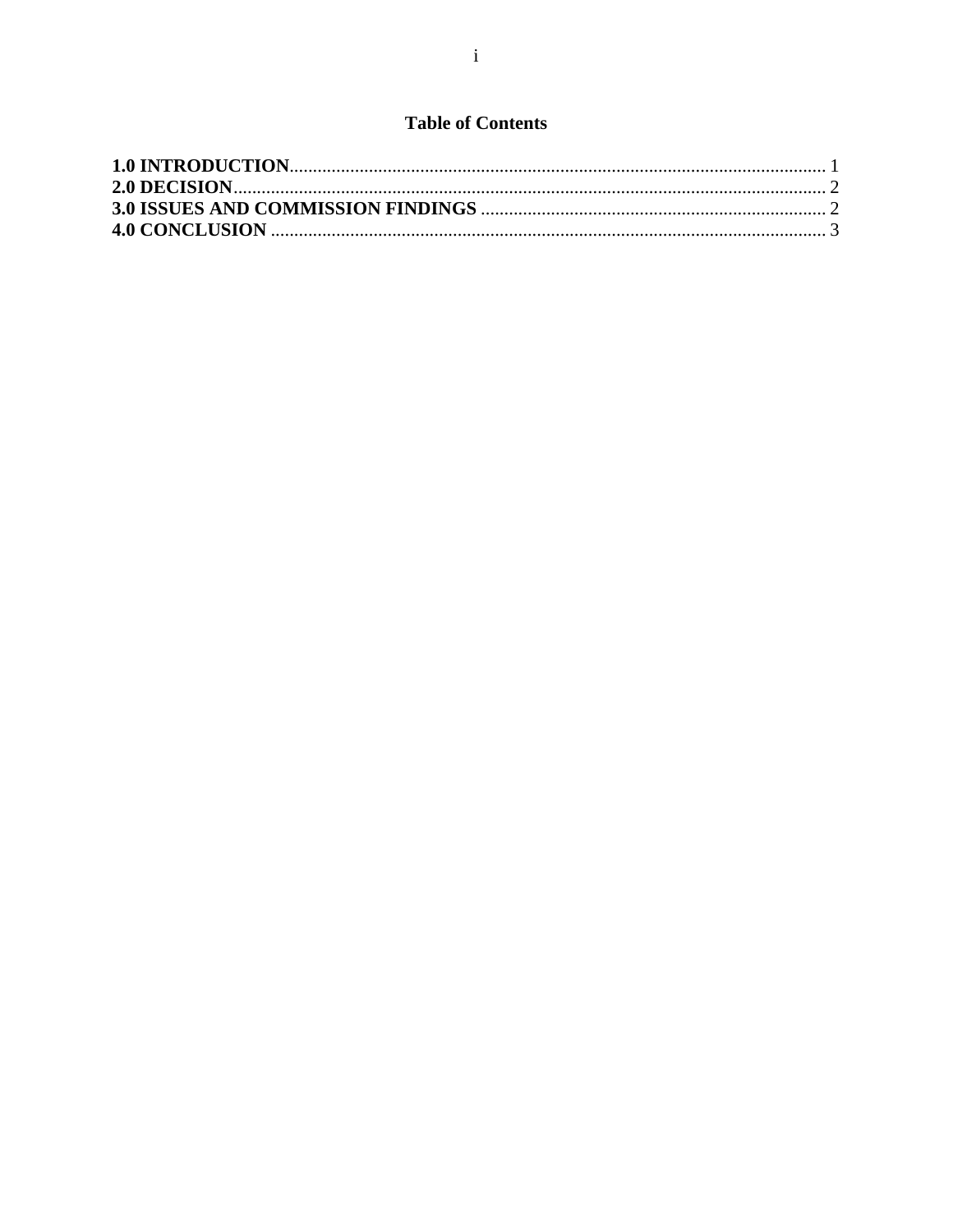#### <span id="page-3-0"></span>**1.0 INTRODUCTION**

- 1. Shield Source Incorporated (SSI) has requested from the Canadian Nuclear Safety  $Commission<sup>1</sup>$  $Commission<sup>1</sup>$  $Commission<sup>1</sup>$  (CNSC) to revoke its Nuclear Substance Processing Facility Operating Licence, NSPFOL-12.00/2014, issued by the Commission to SSI for its Airport Road facility located in Peterborough, Ontario.
- 2. SSI had used this facility to process tritium gas for the production of gas tritium light sources (GTLS) and manufacturing of radiation devices containing GTLS. In 2013, SSI discontinued the manufacture of gaseous tritium light sources, and notified the CNSC of its intention to cease operations and apply for the Commission's approval to release the facility from regulatory control once it has been cleaned up. In November 2013, SSI requested an extension of its licence by a period of two months in order to complete the clean-up and decontamination activities and to provide their final report to CNSC staff.
- 3. In December 2013, in order to allow time for SSI to complete the requested activities, the Commission renewed the licence on its own motion, pursuant to section 25 of the *Nuclear Safety and Control Act<sup>[2](#page-3-2)</sup>* (NSCA), for a period of three months. The renewed licence, NSPFOL-12.00/2014, is valid from January [3](#page-3-3)1, 2014 until March 31, 2014<sup>3</sup>.
- 4. All bulk tritium and sealed tritium light sources have been shipped to licensed facilities (AECL Chalk River Laboratories) and SSI has completed the cleanup and decontamination of the tritium fill room.

Issue

5. Pursuant to section 25 of the NSCA, the Commission may, on its own motion, renew, suspend in whole or in part, amend, revoke or replace a licence under the prescribed conditions. The conditions under which it may do so are outlined in subsection 8(2) of the *General Nuclear Safety and Control Regulations[4](#page-3-4)* .

#### **Hearing**

 $\overline{a}$ 

6. Pursuant to section 22 of the NSCA, the President of the Commission established a Panel of the Commission to review the application. The Commission, in making its decision, considered information presented for a hearing held on March 28, 2014 in Ottawa, Ontario. During the hearing, the Commission considered written submissions from SSI (CMD 14-H104.1) and CNSC staff (CMD 14-H104).

<span id="page-3-1"></span><sup>&</sup>lt;sup>1</sup> The *Canadian Nuclear Safety Commission* is referred to as the "CNSC" when referring to the organization and its staff in general, and as the "Commission" when referring to the tribunal component.<br><sup>2</sup> Statutes of Canada (S.C.) 1997, chapter (c.) 9

<span id="page-3-3"></span><span id="page-3-2"></span><sup>&</sup>lt;sup>3</sup> *Record of Proceedings, Including Reasons for Decision*, CNSC, December 23, 2013.<br><sup>4</sup> Statutory Orders and Regulations (SOR)/2000-202.

<span id="page-3-4"></span>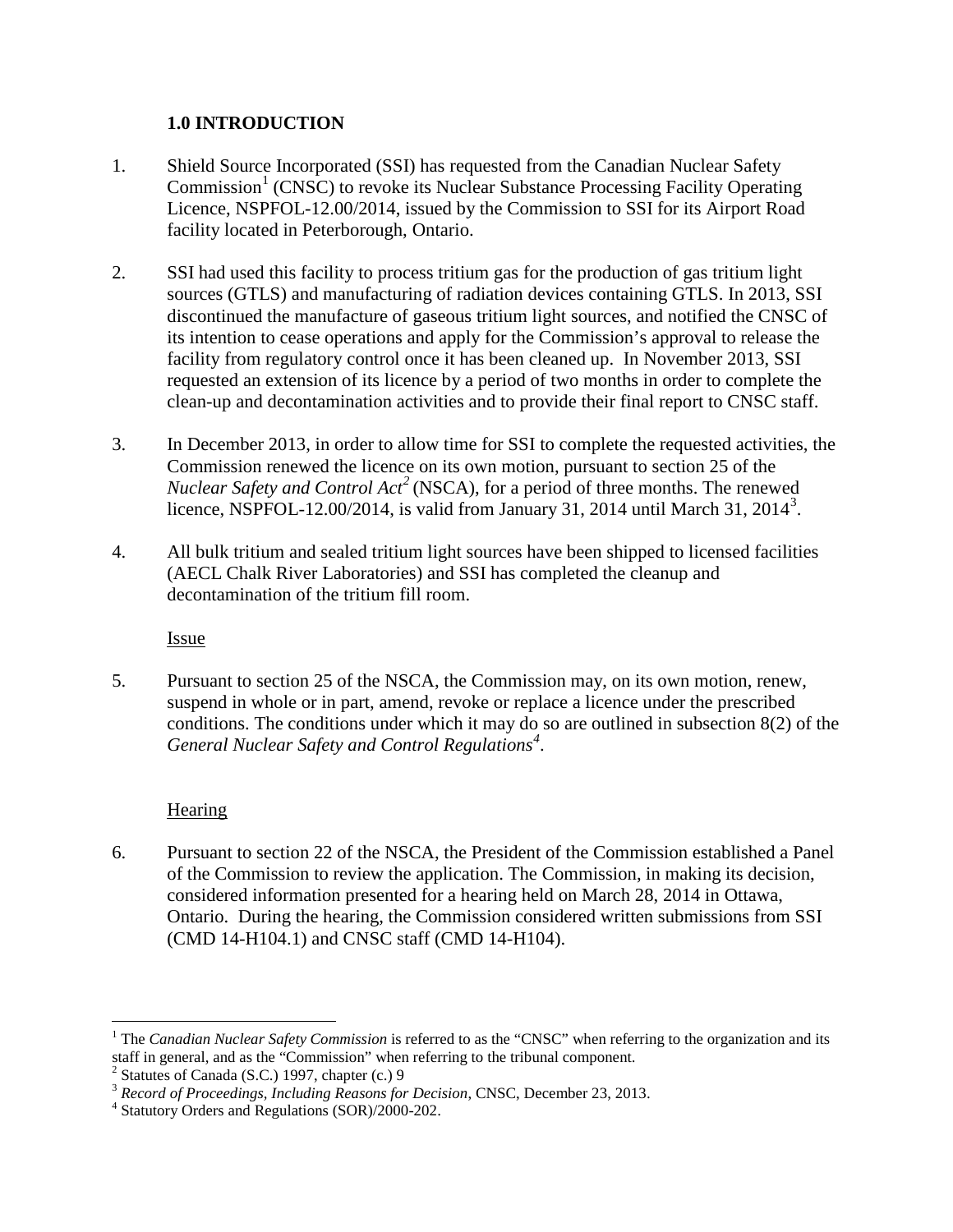#### <span id="page-4-0"></span>**2.0 DECISION**

7. Based on its consideration of the matter, as described in more detail in the following sections of this *Record of Proceedings*,

> the Commission, pursuant to section 25 of the *Nuclear Safety and Control Act*, replaces the Nuclear Substance Processing Facility Operating Licence NSPFOL-12.00/2014 with a Licence to Abandon the Shield Source Incorporated Nuclear Substance Processing Facility located in Peterborough, Ontario. The new licence, NSPFAL-12.00/2014, is valid from April 1, 2014 until April 30, 2014.

8. The Commission includes in the licence the conditions as recommended by CNSC staff in CMD 14-H104.

#### <span id="page-4-1"></span>**3.0 ISSUES AND COMMISSION FINDINGS**

- 9. SSI informed the Commission that it has ceased all operations at the Airport Road facility covered under the current licence. Cleanup and decontamination activities are completed and all radioactive material has been removed or is scheduled to be shipped from the facility before March 31, 2014. SSI stated that, based on the results of the conducted contamination tests, acceptance criteria have been met and the facility is cleared for unrestricted commercial use as per the Final Status Survey Plan approved by the CNSC.
- 10. SSI further stated that all additional details regarding the removal of the tritium fill machines and related equipment, facility modifications as well as decontamination and clearance activities will be provided with the Annual Compliance Report that will be submitted to the CNSC before March 31, 2014. CNSC staff confirmed that a final report describing the end state of the facility and compiling the results of the cleanup will be submitted as part of this Report, and that nevertheless, SSI had provided samples demonstrating that the cleanup criteria were met.
- 11. CNSC staff described the conducted clean-up activities and explained the clean-up criteria presented in SSI's Preliminary Decommissioning Plan and in the Final Status Survey Plan. CNSC staff stated that the limit for removable surface contamination was set at 0.34 Bq/cm<sup>2</sup> (Becquerels per centimetre square), compared to the generally accepted value of 30 Bq/cm<sup>2</sup>, representing a limit that is about 100 times lower than the norm when releasing a laboratory or workspace from regulatory control. In addition, limits of 100 Bq/g, for building materials, and 150 Bq/m<sup>3</sup>, for ambient air were used as additional clean-up criteria, as per section 5.1 (1) of the *Nuclear Substances and Regulation Devices Regulations[5](#page-4-2)* .

<span id="page-4-2"></span> $5$  SOR/2000-207.  $\overline{a}$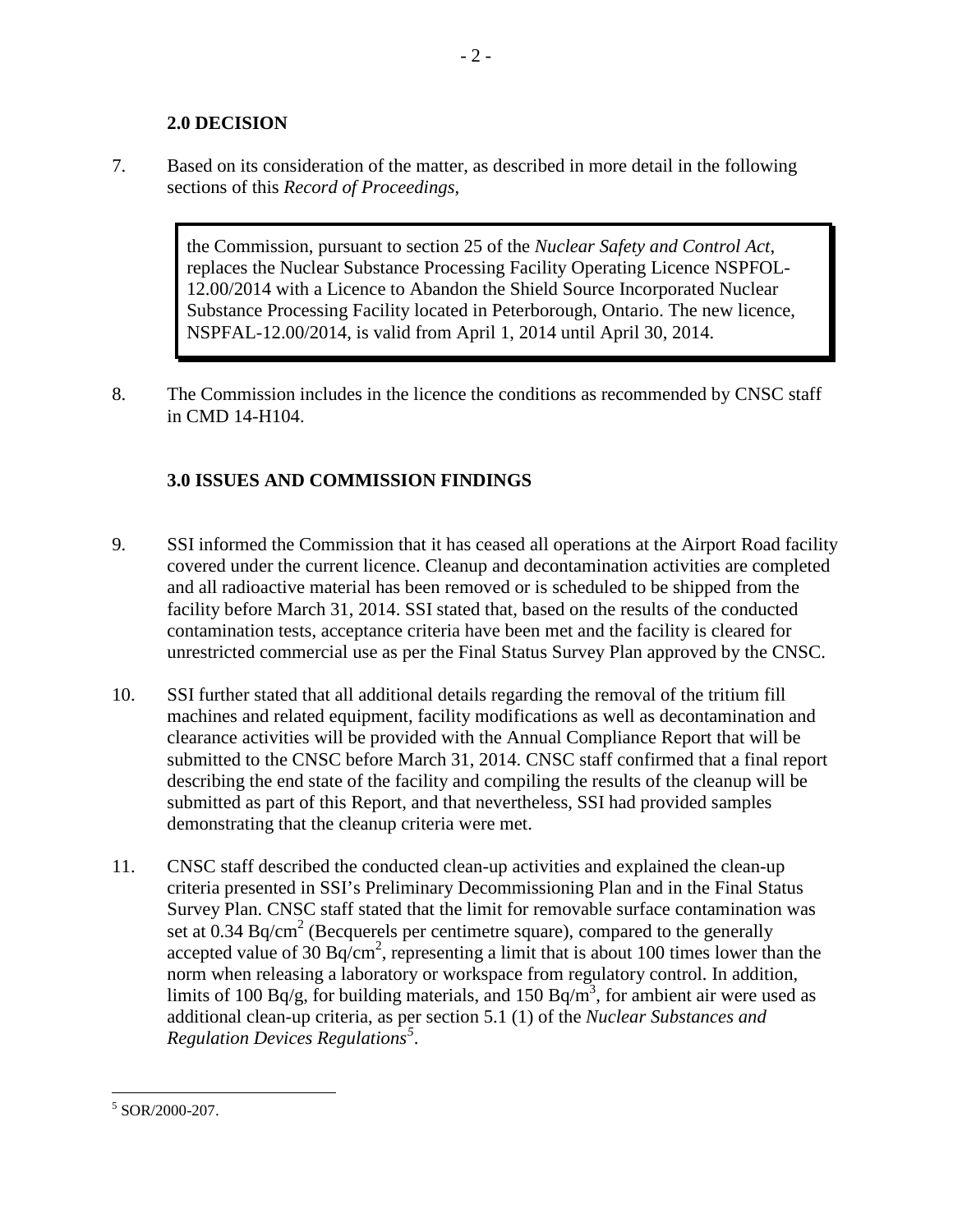- 12. CNSC staff reported that it had conducted compliance verification activities at the SSI facility throughout the entire cleanup process. The analysis of random samples collected in the facility during cleanup demonstrated that the cleanup of the facility meets all of the regulatory requirements and criteria set by CNSC staff.
- 13. With respect to the current status of the environment around the facility, CNSC staff reported that there are 10 groundwater monitoring wells around the SSI facility and on the airport property, used to monitor tritium concentration in groundwater. Overall, tritium concentrations are decreasing with time. CNSC staff added that the resident's well located across the road from SSI is not contaminated with tritium as results are currently below a rigorous detection limit of 7 Bq/L. Further monitoring of this well will be coordinated between the CNSC and the Ontario Ministry of the Environment (OMOE). Tritium level in the pond located across the road from the SSI facility is 10 times lower than the Ontario Drinking Water Standard. In 2013, SSI's monitoring of tritium in air has shown that results are either below detection limits or extremely low. Independent CNSC sampling of soils near the SSI building have demonstrated that there is no risk due to the presence of tritium in soil, given the industrial setting of the facility.
- 14. CNSC staff noted that the landlord of the facility has no concerns regarding the cleanup of the facility. CNSC staff added that a meeting with the landlord, the Peterborough Airport Authority and the OMOE is scheduled for the first week of April 2014 to discuss the final state of the facility and future environmental monitoring. CNSC staff added that it plans to continue taking quarterly samples of groundwater, surface water and air around SSI, along with annual samples of vegetation and water from the Otonabee River, to ensure that tritium concentrations in the environment continue to decrease as expected.
- 15. CNSC staff reported that, in October 2013, it met with representatives from the OMOE to discuss cleanup activities at SSI. At the request of the OMOE, CNSC staff will share monitoring data and have provided to the OMOE a draft plan for future environmental monitoring around SSI.
- 16. CNSC staff indicated that SSI's escrow account fund was sufficient to cover all activities associated with the cleanup of the facility.
- 17. CNSC staff also noted that, in cases such as SSI where a company submits evidence that all required cleanup is complete and that there is no longer any need for regulatory control, the Commission typically issues a licence to abandon, consistent with section 26 of the NSCA. CNSC staff therefore recommended to the Commission to replace the existing operating licence with a licence to abandon instead of simply revoking the operating licence.

#### <span id="page-5-0"></span>**4.0 CONCLUSION**

18. The Commission has considered the information and submissions from SSI and CNSC staff and is satisfied that the requirements for issuing a licence to abandon have been met.